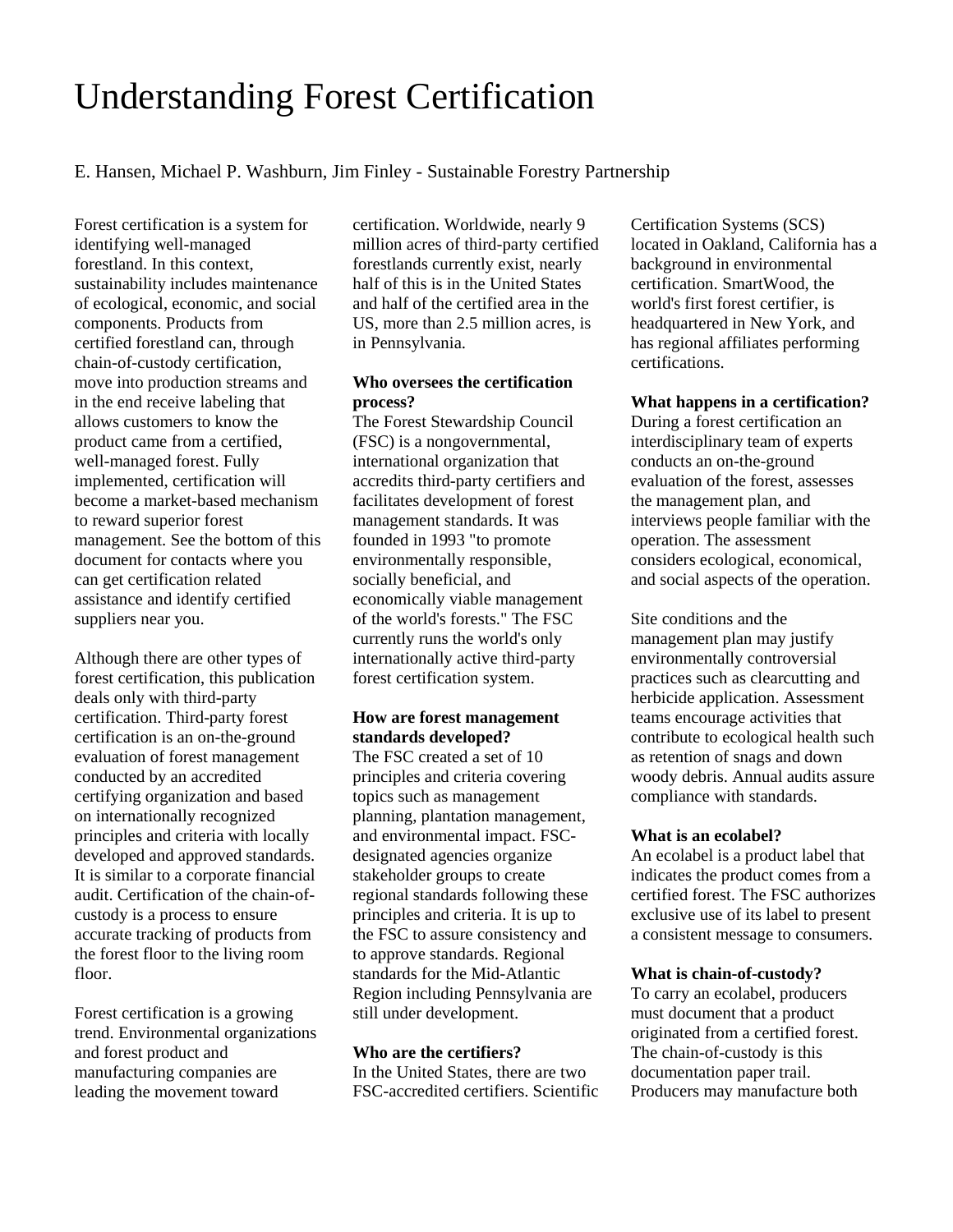certified and non-certified products as long as they can accurately track certified products through the production process.

### **What are percentage-based claims?**

Current rules permit certifying and labeling products with up to 30 percent non-certified fiber. This allows for some flexibility when supplies of certified fiber are limited. Specific standards exist to encourage pulp recycling.

## **Is there demand for certified products?**

Currently most of the demand is from industrial and retail companies. However, retail consumer demand is increasing especially in European markets. In Europe, companies are joining together to buy only certified forest products. The most developed of these groups operates in the United Kingdom. It consists of about 80 companies and represents nearly a quarter of the country's wood products demand. In the United States, members of the recently established Certified Forest Products Council, headquartered in Beaverton, Oregon, have a similar commitment to buying certified products.

### **Why should I care?**

Whether you are a landowner or a manufacturer, forest certification may eventually affect you. An increasing number of landowners and manufacturers are looking at certification as a potential way to establish a competitive advantage in the market place. Additionally, the certification process offers a way to measure efficiency and identify opportunities for improvement.

Advantages include:

**Image:** For some companies, such as Kane Hardwoods of Kane, Pennsylvania, certification has had a positive effect on company image. As one of the first United States companies to certify its forestland, it received national media attention and received a Presidential Award for Sustainability.

**Credibility:** Certification can improve credibility. Certified landowners are seen as partners by environmental groups rather than as adversaries. In fact, many landowners embrace certification as a way to reduce the controversy surrounding forest management. The Pennsylvania Bureau of Forestry recently received certification for 1.2 million acres. Certification validates forest stewardship and serves to legitimize practices and assure continued management opportunities.

**Price Premiums:** Initially, supporters of certification claimed consumers would pay more for "environmentally preferable" products. A number of studies have concluded that a segment of the population will pay more for certified forest products, but, so far, companies have had little success in targeting this elusive consumer segment. There are examples of premiums being paid in companyto-company or landowner-tocompany transactions, but they are not the norm.

**Market access:** This area may eventually prove certification's greatest potential benefit. Certified landowners and manufacturers often find themselves selling to totally new markets. One midwestern company filled a small order of certified products to a new customer several years ago and

now is its sole supplier. Although most of the new volume is sold without certification, the total account is worth more than 7 million dollars.

Certification may improve market access for small woodland owners in the future, although opportunities will vary regionally. In Pennsylvania where nearly 2.5 million acres of state forests and in excess of 100,000 of industry holdings have third-party certification, opportunities for smaller owners are more likely to develop. Much of this potential depends on developing market demand and scarcity of certified raw material. Since three-fourth of Pennsylvania's forests are under private ownership these lands are particularly important. Penn State, through the Sustainable Forestry Partnership, is exploring new ways to encourage private owners to consider certification.

Disadvantages of certification As well as positive potentials, certification has some potential negatives as well.

**Cost:** The cost of forest land certification ranges from less than 50 cents per acre to several dollars depending on factors such as ownership size and location. Annual audits cost from less than 5 cents to more than 20 cents per acre.

One way certifiers try to make certification feasible for small woodland owners is by certifying a forestry consultant or land manager. All lands managed by that individual then receive certification. In this case, there is no direct cost to the landowner unless the certified manager passes on the cost of certification.